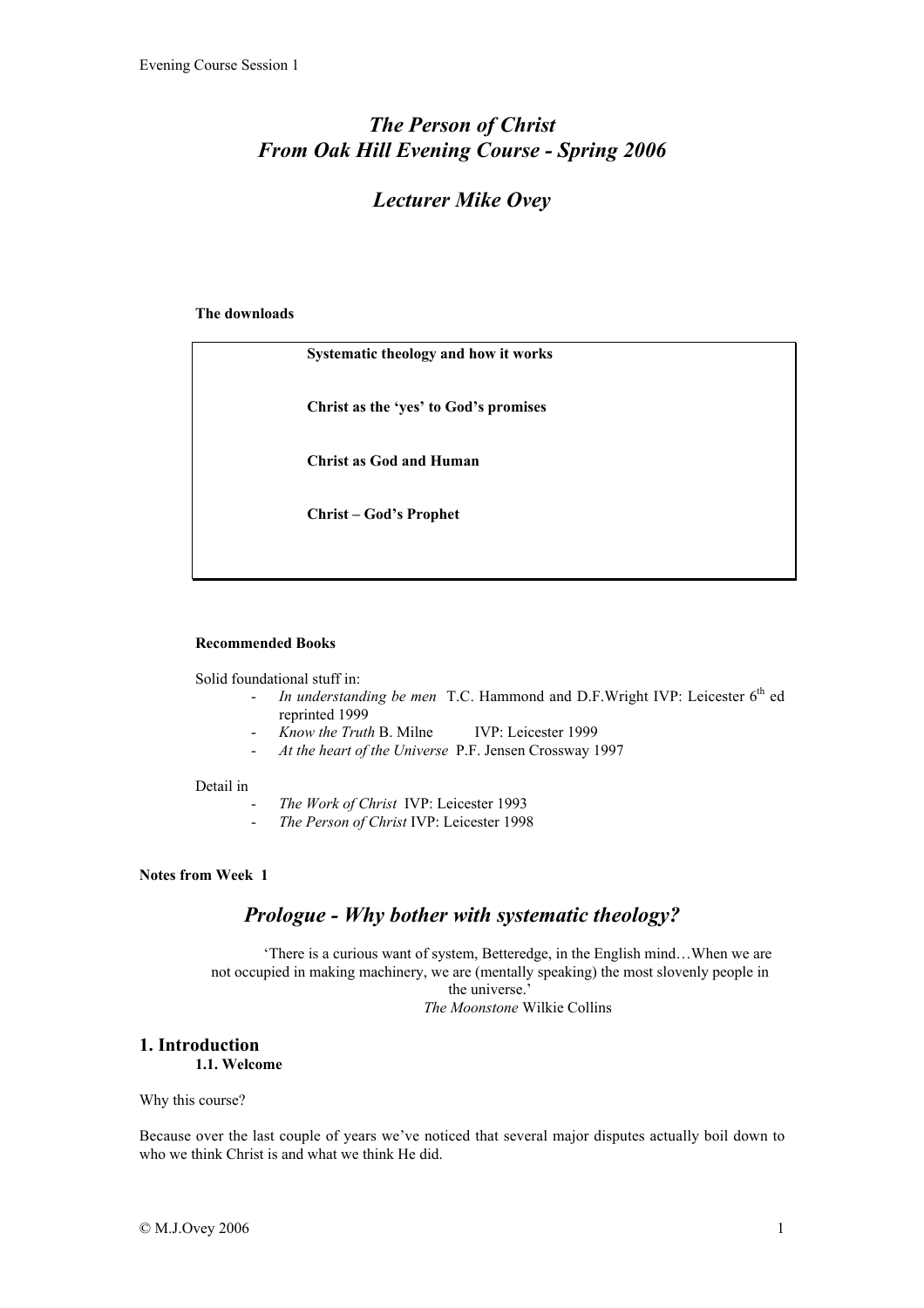### 1.2. Books

Solid foundational stuff in:

- *In understanding be men* T.C. Hammond and D.F.Wright IVP: Leicester 6<sup>th</sup> ed reprinted 1999
- *Know the Truth* B. Milne IVP: Leicester 1999
- *At the heart of the Universe* P.F. Jensen Crossway 1997

#### Detail in

- *The Work of Christ* IVP: Leicester 1993
- *The Person of Christ* IVP: Leicester 1998

## 2. Tools for the Course

In this course we are going to be using systematic theology.

Ah.

A lot of us come to Systematic Theology with a certain sniff of suspicion. It conjures up some lurid pictures of the worst kinds of 'academic' theology. I suppose there are many reasons behind that, but today I want to think about just three:

| unbiblical   |
|--------------|
| over-logical |
| irrelevant   |

Now, since want to use this approach over the course, we need to see why Systematic Theology - if we do it well - is profoundly *useful* for preserving a biblically faithful life.

To show how that's so, we're going to look at things under three main headings

- \* Systematic Theology
- \* Where it fits
- \* Must systematics necessarily fit in?

Then we need to think some more about how faithful Christians should do systematic theology and what's distinctive about it.

## 2. Systematic Theology

#### 2.1. What is it?

We're discussing a particular branch of theological thought. Systematic Theology is also often called 'dogmatic' theology or 'doctrine'.

It's become fashionable to think in terms of Systematics *as against*, say, 'biblical studies' or exegesis. That implies that Systematics actually is not 'as biblical' as biblical studies. And it's come to have something of a bad name, notably that it's *unbiblical.l*

Let's look at some of the misgivings:

- adds to/subtracts from scripture $<sup>1</sup>$ </sup>
- ----- > ungodly<sup>2</sup>

From that point of view, systematics is something that inhibits rather than enhances biblical ministry. Clearly we need to review this. But obviously the first thing to get clear is what precisely we think this thing is.

 $\frac{1}{1}$  So, people sometimes cite 1 Cor 4:6, and Is 55:8,9.

<sup>&</sup>lt;sup>2</sup> Prov 30:6. Gal 1:9.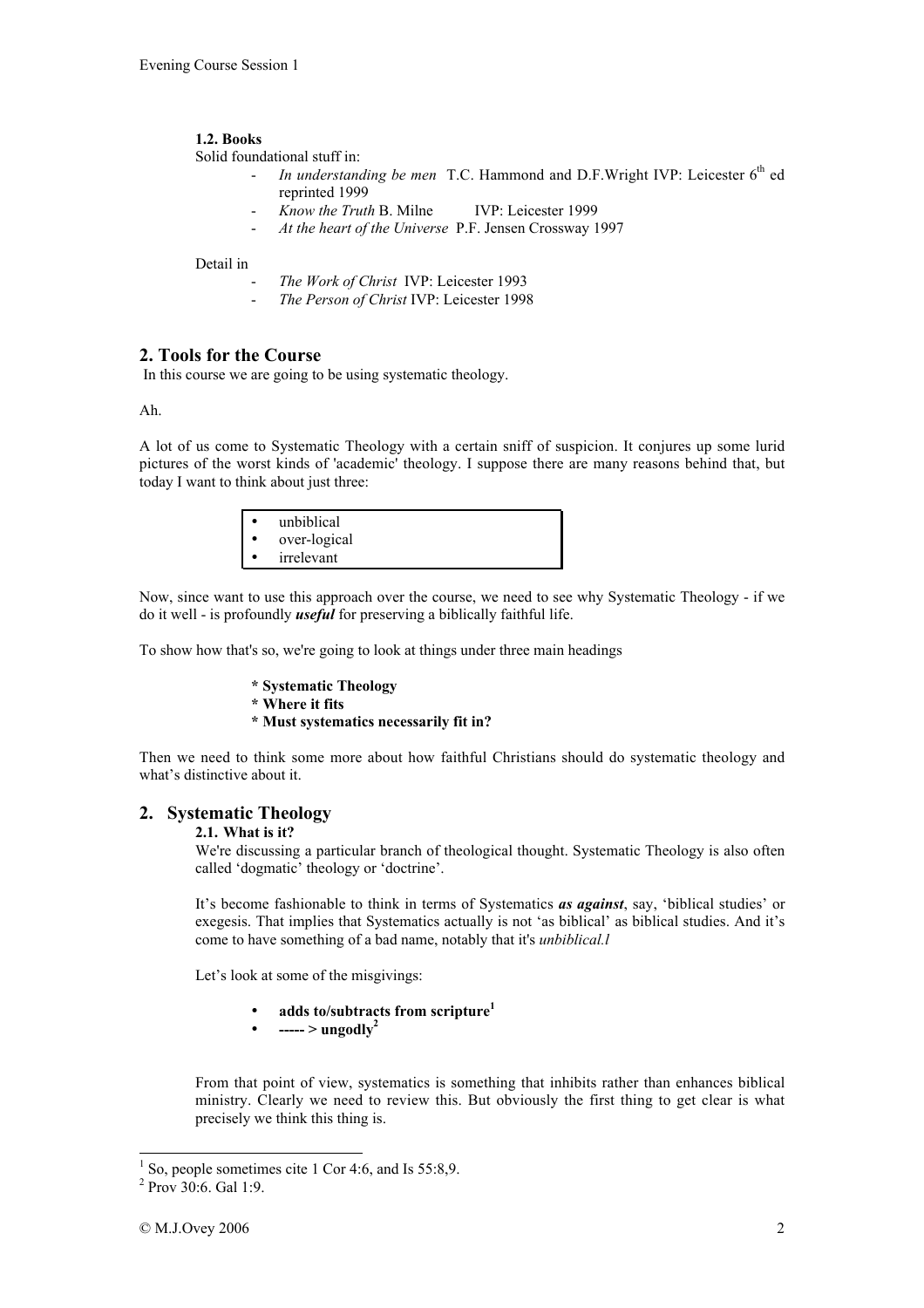



----- > *in that sense, systematics is simply putting each part of the bible into its ultimate context, the rest of the bible.*

John Frame catches it pretty well:

Systematic theology seeks to apply Scripture *as a whole.* While exegetical theology focuses on specific passages and biblical theology focuses on the historical features of Scripture, systematic theology seeks to bring all the aspects of Scripture together, to synthesise them. Systematics ask, What does it all add up to  $2<sup>4</sup>$ 

#### 3.2 What that means

If we see Systematic Theology in this kind of way, we see ----- >Not unbiblical BUT under the bible

> ----- > Not over-logical BUT looking for the unity of God's plan Because of what we believe *about God* – that He is truthful, wise, good, loving and sovereign

With this in mind we can think a little more about quite where systematics fits in the big scheme of being a biblical Christian.

<sup>&</sup>lt;sup>3</sup> For another notable passage dealing with God's single plan for the cosmos, see Ephesians 1:3ff

<sup>&</sup>lt;sup>4</sup> The Doctrine of the Knowledge of God 1987: 212. Phillipsburg, New Jersey: P &R Publishing.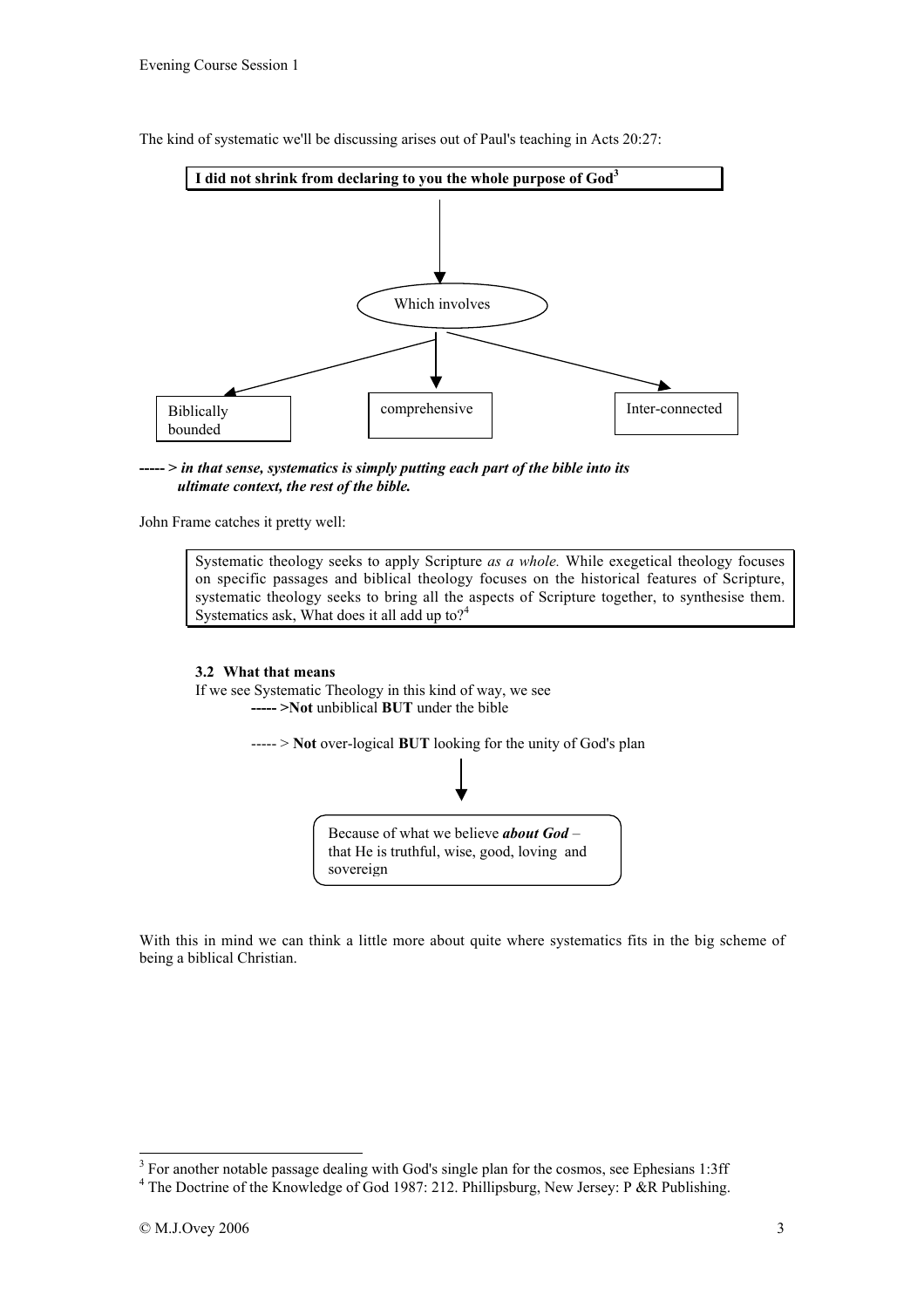## 3. Where it Fits

It's worth remembering that as Christians we preach the coming of the kingdom or reign of God (Mk 1:15), and that preaching and teaching is about applying that reign of God to human life.



How does God currently rule His people and call men and women to be His people

----- > through His Word

#### To that extent the people of God apply God's rule by applying His Word.

The practical question is how to apply this Word. In fact several disciplines or techniques are involved.



In that sense we never get to a point where God's Word ceases to be His ruling Word, and in this framework, systematics has several characteristics:

#### 1.1. A *Mediating* discipline

That's to say, it acts as a bridge between other disciplines, joining them.

This occurs in two ways:

#### *4.1.1. from exegesis to practice*

© M.J.Ovey 2006 4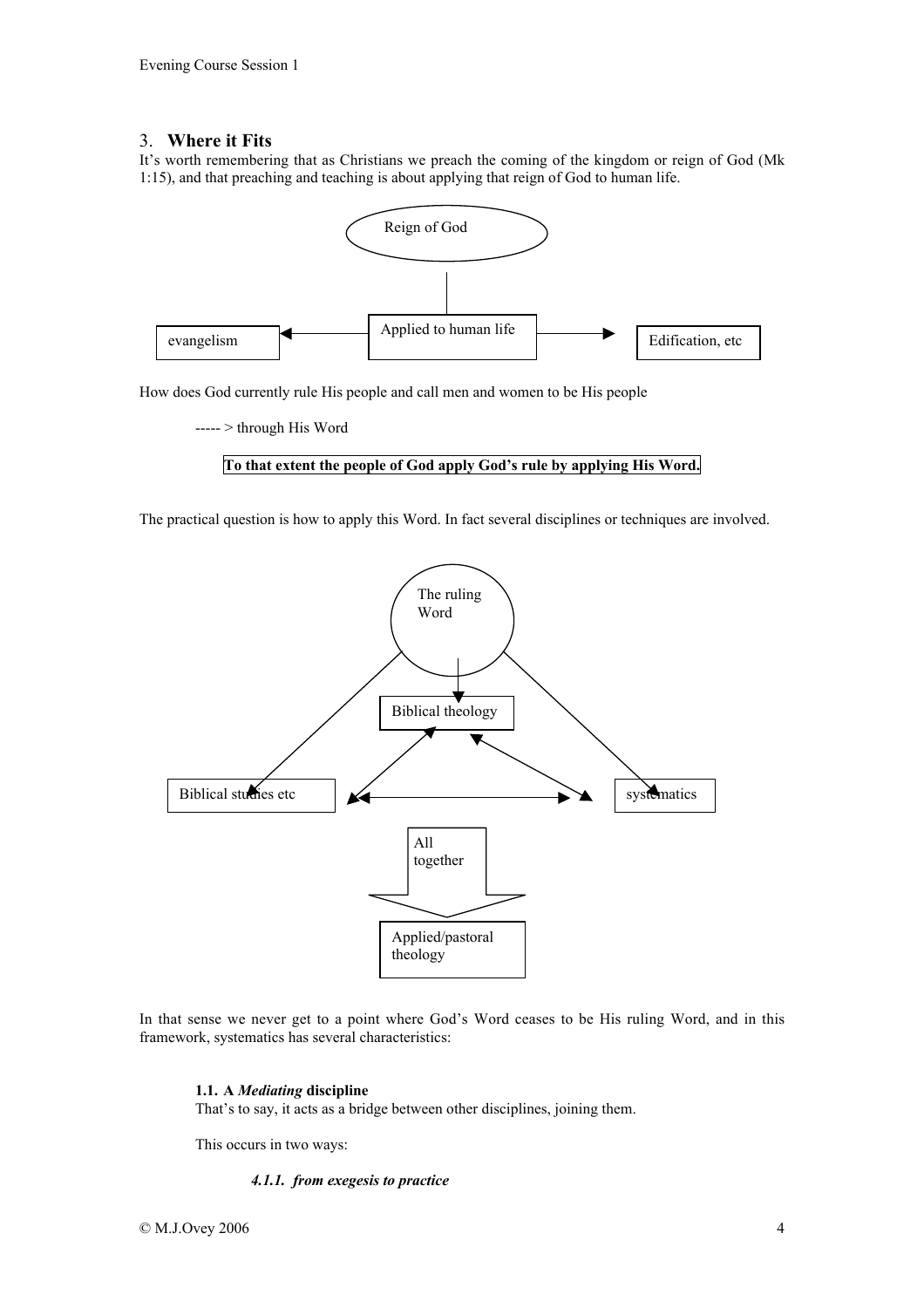What we're getting at here is that systematics mediates the conclusions of exegesis so that it can be applied to concrete situations or questions.



The fear is that without this, our pastoral responses become unbalanced and unbiblical in that they don't reflect the whole revealed mind of God.

#### *4.1.2. from practice to exegesis*

How do I know *WHICH* passage to take someone to, in a particular situation? I analyse the situation and see the situation in a particular systematic context and then go to the passage.



#### 1.2. A *regulating* discipline

Again this occurs in two ways:

#### *4.2.1. tests exegesis*

Even biblical studies are not carried in a vacuum. We come to the text of the bible with certain *systematic* attitudes: - that it is all the product of the Spirit's inspiration of human authors, that one divine plan or mind stands behind it, that at a profound level it does not contain contradictory theologies etc.

#### *4.2.2. tests the Church's practice*

The Church and its officials are not permitted by the Bible to say whatever they want, no matter how sincere they personally may be about it. What the Church does and says, the Bible teaches, has to be brought to the bar of the faith scripture teaches (note Titus 1:9 in this regard, and Gal 1:9; 2:11-14). Systematics helps do this.

It's important to note:

- 4.2.2.1. This applies to the Church's exegetical work as well as the rest.
- 4.2.2.2. This is necessary because of the tendency for false teaching to arise within the Church (Note here Acts 20:29-31)

#### 4.3. A *regulated* discipline

This follows from what has already been said. This discipline, and those who practise it are to be subject to the reign of God as expressed by His Word.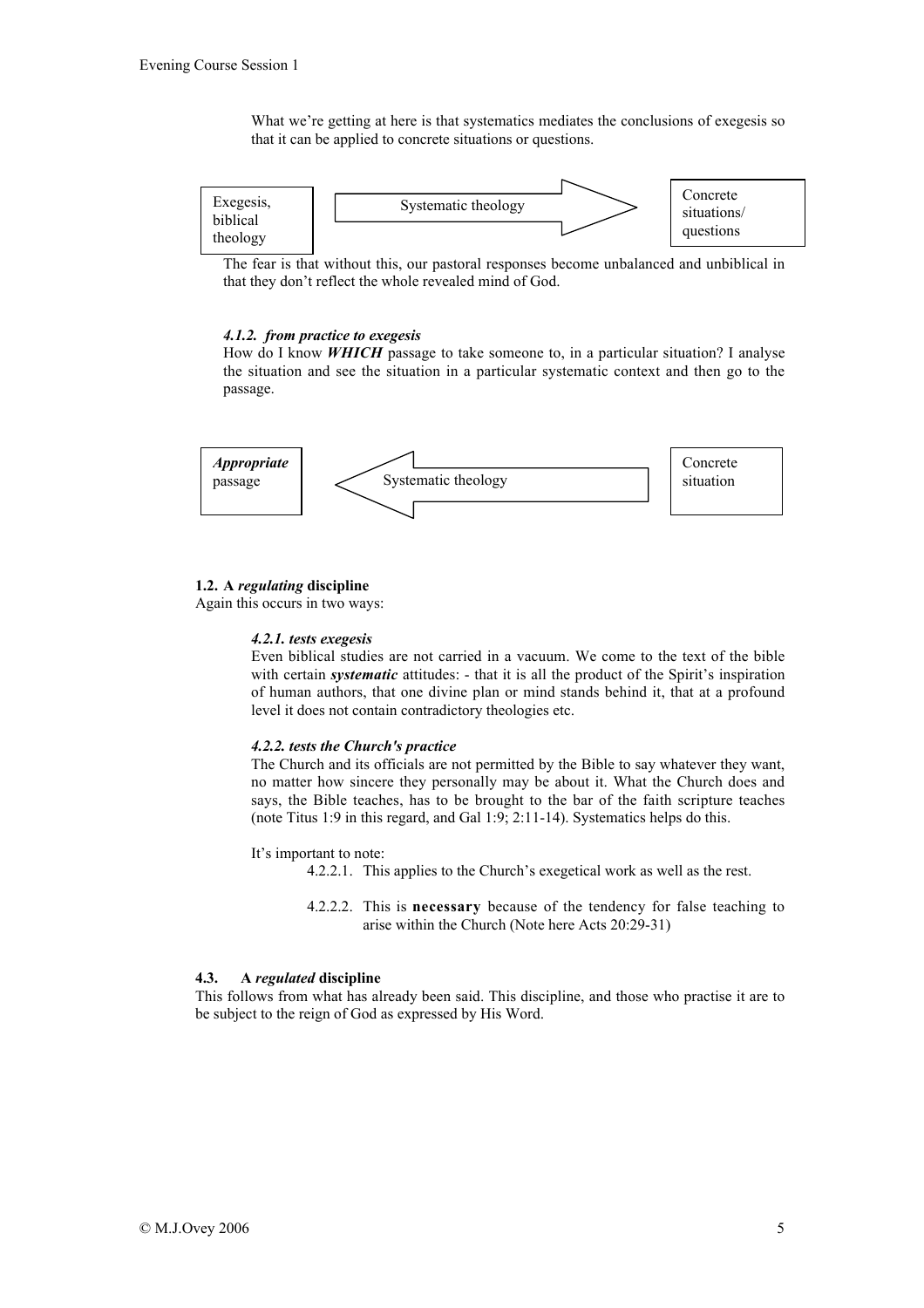In concrete terms, this means

- 4.3.1. systematicians *CANNOT* ignore exegetical conclusions flowing from biblical studies.
- 4.3.2. Systematics and biblical studies need each other to flourish properly under God



## 5. Must systematics necessarily fit in?

It can be very tempting to see systematics as an optional extra: - is it? Let's take a little problem.

## • All that is necessary is taught by the NT: we lose nothing significant if we concentrate exclusively on the NT in preaching and teaching

Now you may disagree with this. But how *important* would you rate your disagreement? - yes, this is a moment when you talk it over with your neighbour.

If systematic theology is *merely* an optional extra, our choice is:

| Do we have a theology<br>VS<br>We don't have a theology |
|---------------------------------------------------------|
|---------------------------------------------------------|

Does that work?

In a way a good historical example of this is Locke: pretty unsympathetic to attempts to systematise, he suggests we only need affirm:

'Jesus is the Messiah'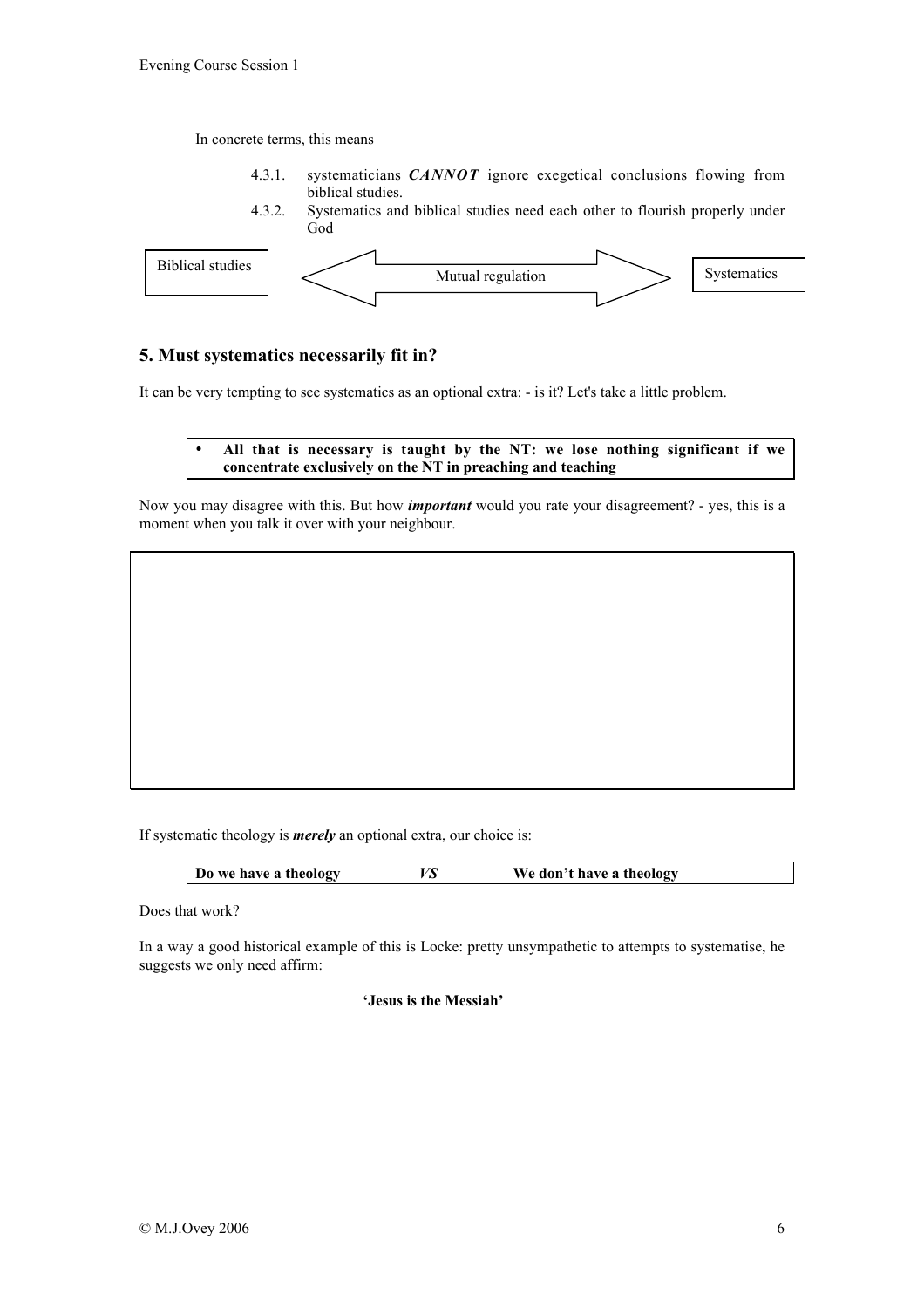Obviously a proposal we'd agree with, but then we'd also have to notice that people could (and have) agreed with it who aren't orthodox Christians (those who say Jesus was indeed the son of David but not the eternal Son of the Father)



At this point we note two crucial things: